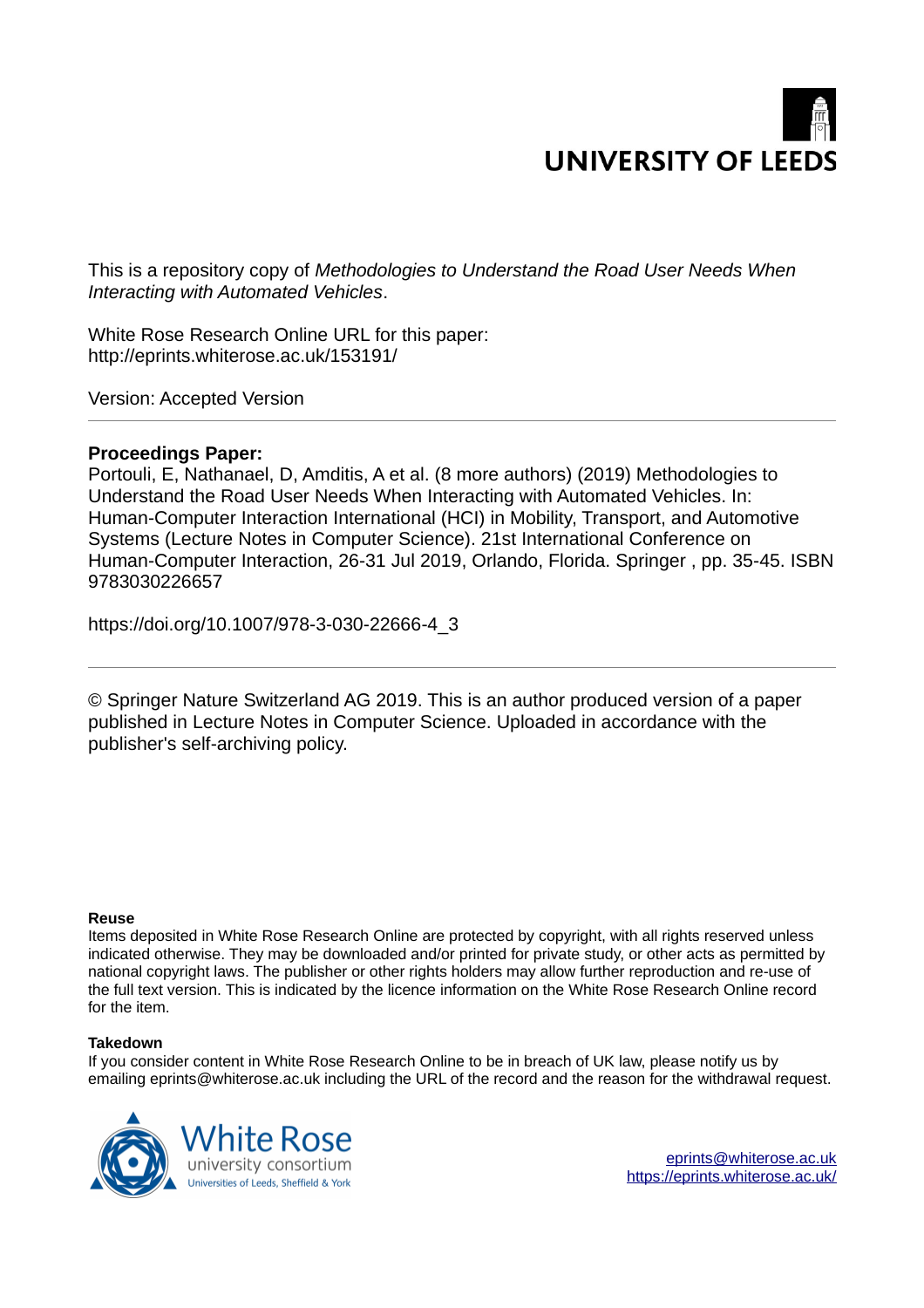# **Methodologies to Understand the Road User Needs when Interacting with Automated Vehicles**

Evangelia Portouli<sup>1</sup>, Dimitris Nathanael<sup>1</sup>, Angelos Amditis<sup>1</sup>, Yee Mun Lee<sup>2</sup>, Natasha Merat<sup>2</sup>, Jim Uttley<sup>2</sup>, Oscar Giles<sup>2</sup>, Gustav Markkula<sup>2</sup>, André Dietrich<sup>3</sup>, Anna Schieben<sup>4</sup> and James Jenness<sup>5</sup>

<sup>1</sup> Institute of Communication and Computer Systems, 15773 Zografou, Greece 2 Institute for Transport Studies, University of Leeds, Leeds, United Kingdom <sup>3</sup> Chair of Ergonomics, Technical University of Munich, 85748 Garching, Germany 4 German Aerospace Center, Braunschweig, Germany 5 Westat, 1600 Research Blvd., Rockville, MD 20850, USA

v.portouli@iccs.gr

**Abstract.** Interactions among road users play an important role for road safety and fluent traffic. In order to design appropriate interaction strategies for automated vehicles, observational studies were conducted in Athens (Greece), Munich (Germany), Leeds (UK) and in Rockville, MD (USA). Naturalistic behaviour was studied, as it may expose interesting scenarios not encountered in controlled conditions. Video and LiDAR recordings were used to extract kinematic information of all road users involved in an interaction and to develop appropriate kinematic models that can be used to predict other's behaviour or plan the behaviour of an automated vehicle. Manual on-site observations of interactions provided additional behavioural information that may not have been visible via the overhead camera or LiDAR recordings. Verbal protocols were also applied to get a more direct recording of the human thought process. Real-time verbal reports deliver a richness of information that is inaccessible by purely quantitative data but they may pose excessive cognitive workload and remain incomplete. A retrospective commentary was applied in complex traffic environment, which however carries an increased risk of omission, rationalization and reconstruction. This is why it was applied while the participants were watching videos from their eye gaze recording. The commentaries revealed signals and cues used in interactions and in drivers' decision-making, that cannot be captured by objective methods. Multiple methods need to be combined, objective and qualitative ones, depending on the specific objectives of each future study.

**Keywords:** Automated Vehicles, Interactions among road users, Methodologies

#### **1 Introduction**

Interactions among road users play an important role for road safety and fluent traffic [1]. A typical case is when Driver A wishes to turn left at a junction with oncoming traffic. The traffic in the oncoming lane may be so dense that Driver A is uncertain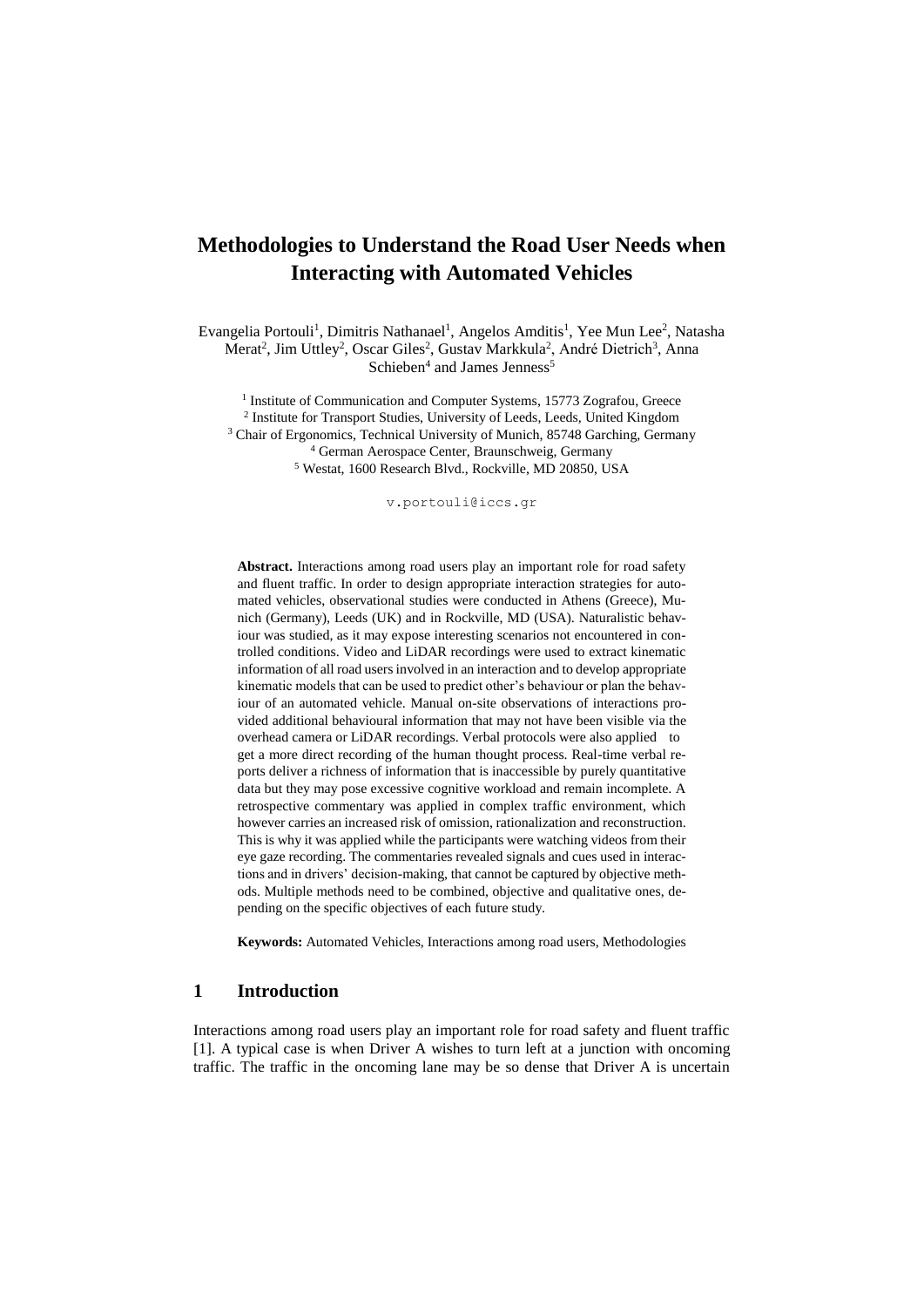when it is safe to turn left. Driver A turns on the left indicator and waits. One of the oncoming drivers, Driver B, notices the left indicator and slows down while flashing the vehicle headlights. Driver A perceives this and starts turning left, since they anticipate that this will now be safe. Through similar communicative interactions, drivers in a way purposefully agree or settle on a common future motion plan, each one adapting their own planned future trajectory, so as to enable the safe execution of a manoeuvre.

The above example is a typical case of how humans use multiple means of implicit cues, such as approach speed, and explicit communication, such as eye contact and gestures, as well as vehicle signals, to anticipate the intention of the other road users. Previous research has identified a number of factors influencing both pedestrian-vehicle interactions and vehicle-vehicle interactions in different settings. Drivers can engage in explicit communication with other road users through the use of eye contact, hand gestures, flashing lights and indicator signals, or implicit communication strategies such as speed reduction [2]. Mutual eye-contact has been identified as a factor in facilitating safe interactions between vehicles and Vulnerable Road Users (VRUs) [3], with some research suggesting that establishing eye contact with a driver increases the likelihood that the driver will yield to a pedestrian [4]. Interview data [5] showed that drivers make use of a variety of techniques to force pedestrians to yield, including refusing to decelerate, speeding up, and driving more in the centre of the road to avoid hitting a pedestrian while not stopping for them. Finally, environmental factors such as traffic volume [6], darkness and weather conditions [7, 8], are also likely to affect crossing behaviour. Although the exact means of such interactions may vary across different regions and cultures, it is through such means that effective coordination of future motion plans between different road users is achieved. The phenomenon has not been studied in detail yet, especially as regards interactions among drivers.

Automated vehicles currently lack such interaction capabilities and their behaviour is mostly dominated by the rational principle of collision avoidance. This results in nonhuman-like, (robotised) behaviour of the automated vehicles, whose actions are not predictable by other road users, and can actually be quite frustrating. Therefore, to safely integrate automated vehicles in complex, mixed, traffic environments, in the future, one must ensure that the automated vehicles can interact with other road users in an intuitive, expectation-conforming manner. This will allow the surrounding road users to correctly interpret the intentions of the automated vehicles, and coordinate their planned actions accordingly.

In order to design appropriate interaction strategies for AVs, observational studies were conducted in Athens (Greece), Munich (Germany) and Leeds (UK), as part of the interACT project "Designing cooperative interaction of automated vehicles with other road users in mixed traffic environments", funded from the European Union's Horizon 2020 research and innovation programme, and in Rockville, MD (USA), as part of the NHTSA-sponsored project, "Automated Vehicle Communication and intent with Shared Road Users." Both projects are connected by a twinning partnership organised by the EU and the US funding organisations. The aim of the studies was to identify interaction-demanding situations, and understand how road users resolve these in current traffic, focussing in particular on the explicit and implicit forms of communication. This paper presents the research objectives of each study, outlines the data collection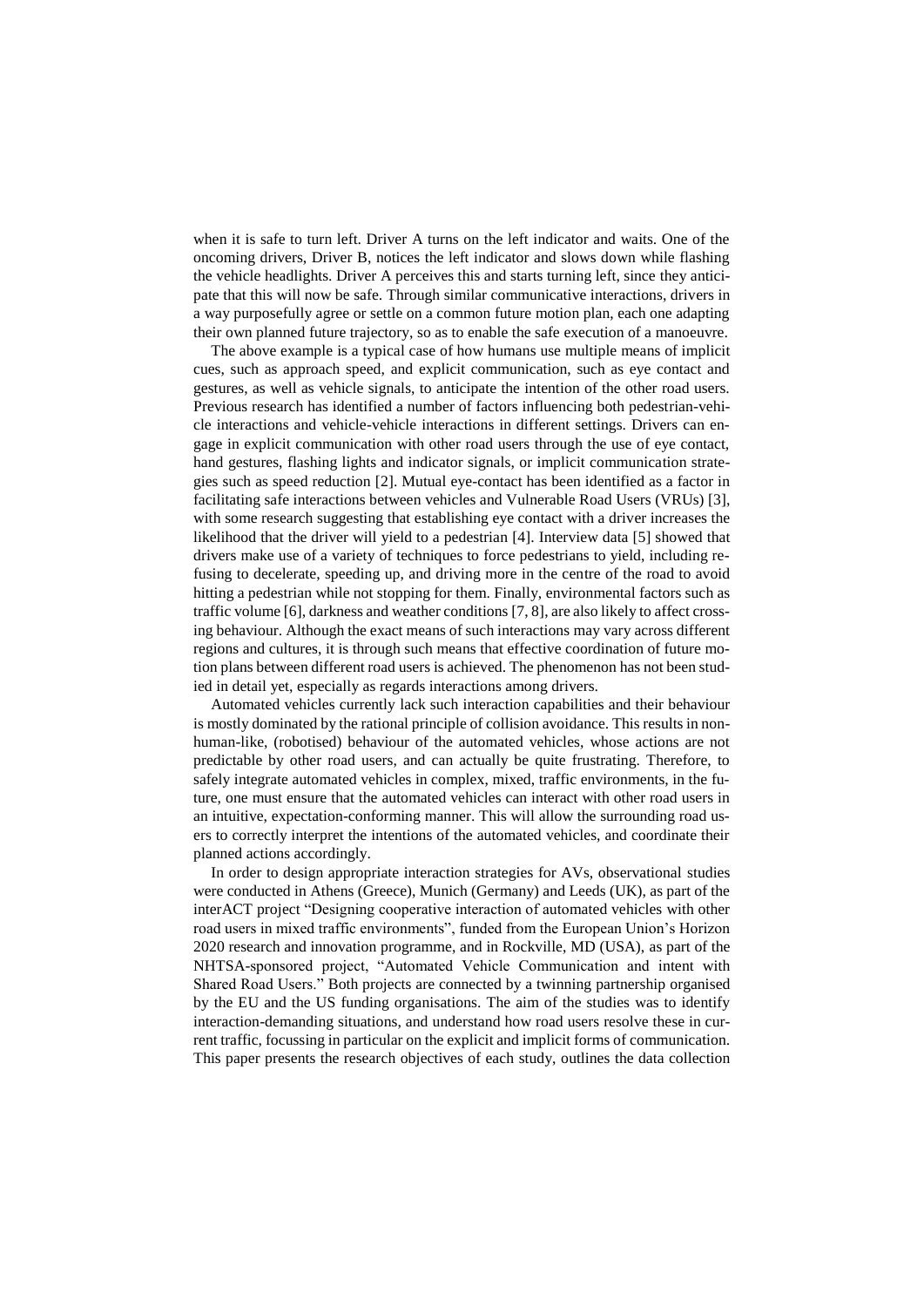methods used and provides an overview of the advantages and disadvantages of each method and of the main research purpose served by each method.

### **2 Observing vehicles and pedestrians' interaction: Cameras and LiDAR observations at European test sites**

Cameras were placed at elevated locations (e.g. upper floor or roof of multi-storey building) in Athens, Munich and Leeds to record interactions at predefined use cases. pedestrian-vehicle and vehicle-vehicle interaction at unregulated intersections and shared space parking areas were chosen to identify how road users interact in these differently regulated areas. All videos were recorded in accordance to the data privacy policies of the individual countries. Overall around 600 hours of video data was recorded across all locations using GoPro cameras in Athens and Munich and an HD wireless IP camera in Leeds.

The recorded videos served two purposes: a) to review interactions in traffic that were manually observed and b) to extract the positions of observed road users in each frame. Computer Vision algorithms can be used to extract kinematic information from videos. As no plug and play open source solution was found that was able to detect, track and classify road users in the recorded videos, existing algorithms were adapted and evaluated. These tracking algorithms ranged from simple blob tracking with background reduction to Histogram of Oriented Gradients [9] to convolutional neural networks trained on open source datasets.



**Fig. 1.** Example images of blob tracking

The kinematic data extracted from the videos will help to understand which situations actually require explicit interactions between road users and which situations can be resolved by adjusting the approach velocity.

To have a more accurate account of traffic participant position and velocity, a ground-based LiDAR was utilized to receive synchronized quantitative measurements [10]. The LUX LiDAR sensor provides an object tracking with object properties position, size and velocity of traffic objects. The sensor was integrated in a housing with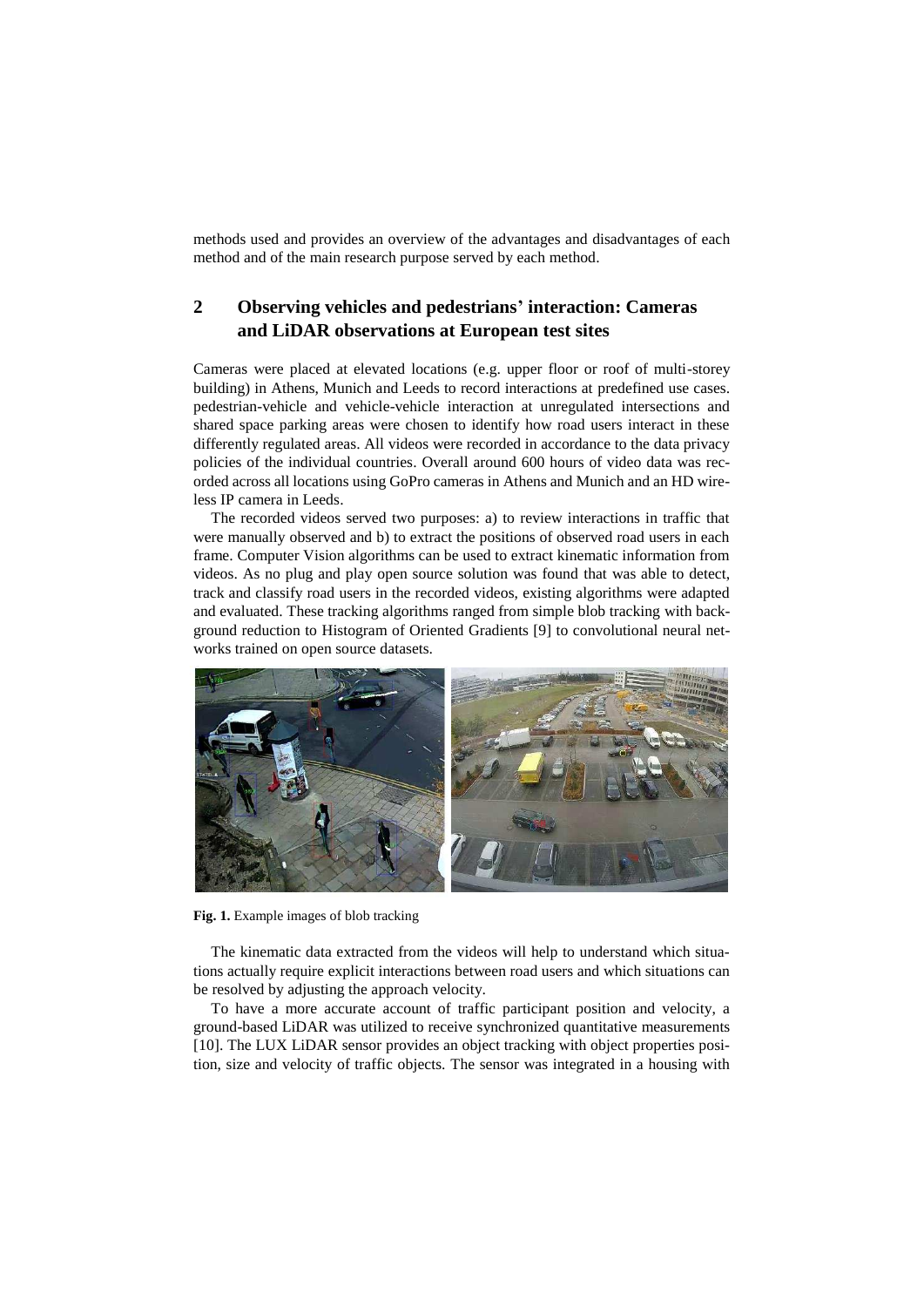power supply, a hard disk storage and a GNSS receiver, to synchronize the LiDAR recordings with the video observations. Overall about 20h of LiDAR data was recorded across all locations.

The point clouds generated by the LiDAR are merged to objects, classified and tracked using Python scripts. Polygons are manually generated used to recreate the road geometry and allow the re-identification of objects that were lost due to short time occlusions. The generated data will be used to understand how the kinematic behaviour from yielding vehicles differentiates from not yielding ones and the condition for cooperative traffic encounters.

### **3 Observing pedestrians and driver behaviour: Manual observations at European test sites**

In addition to the video recordings, three researchers were positioned at each location in Athens, Munich and Leeds, to manually observe the vehicle-vehicle and pedestrianvehicle interactions. The main purpose of the manual observations was to capture the presence and sequence of any explicit (e.g. hand gestures, signals, honking) and implicit event types (e.g. decelerated for pedestrian, stopped for traffic, accelerated) that was used between these observed road users while interacting with each other at the junctions.

During the data collection for pedestrian-vehicle interactions, three researchers positioned themselves at the designated location, where they were close enough to observe the interaction without interfering in the process. One of the researchers observed the behaviour of the pedestrian and one observed the behaviour of the driver/vehicle. The researchers also spoke out aloud about any event types that was being observed, and this material was recorded. After the end of the interaction (i.e. after a pedestrian had crossed the road), the two researchers then completed an HTML application that was specifically created to record any of these observed behaviours, demographic data of pedestrians observed, as well as the weather and infrastructure details of the observation site. The app also allowed an illustration of the trajectories of the observed road users, if required. The same procedure was conducted for vehicle-vehicle interactions, where one researcher observed the behaviour of one vehicle and one researcher observed the behaviour of the other vehicle.

For the pedestrian-vehicle interactions, a third researcher approached the pedestrian after they had completed their crossing, and asked if they wished to complete a short questionnaire, to provide a subjective measurement of their decision making while crossing the road. This questionnaire included questions about the types of information portrayed by the vehicle and driver that assisted in the crossing decision; how pedestrians themselves indicated their crossing intention; whether the presence of other pedestrian affected their crossing decision, and their familiarity of that particular crossing. These individuals were also asked to complete the Adolescent Road User Behaviour Questionnaire [11]. The data collected from the observation protocol was used to investigate which of these factors predict whether vehicle drove passed the pedestrian or whether pedestrian managed to cross in front of the vehicle, as well as the sequence of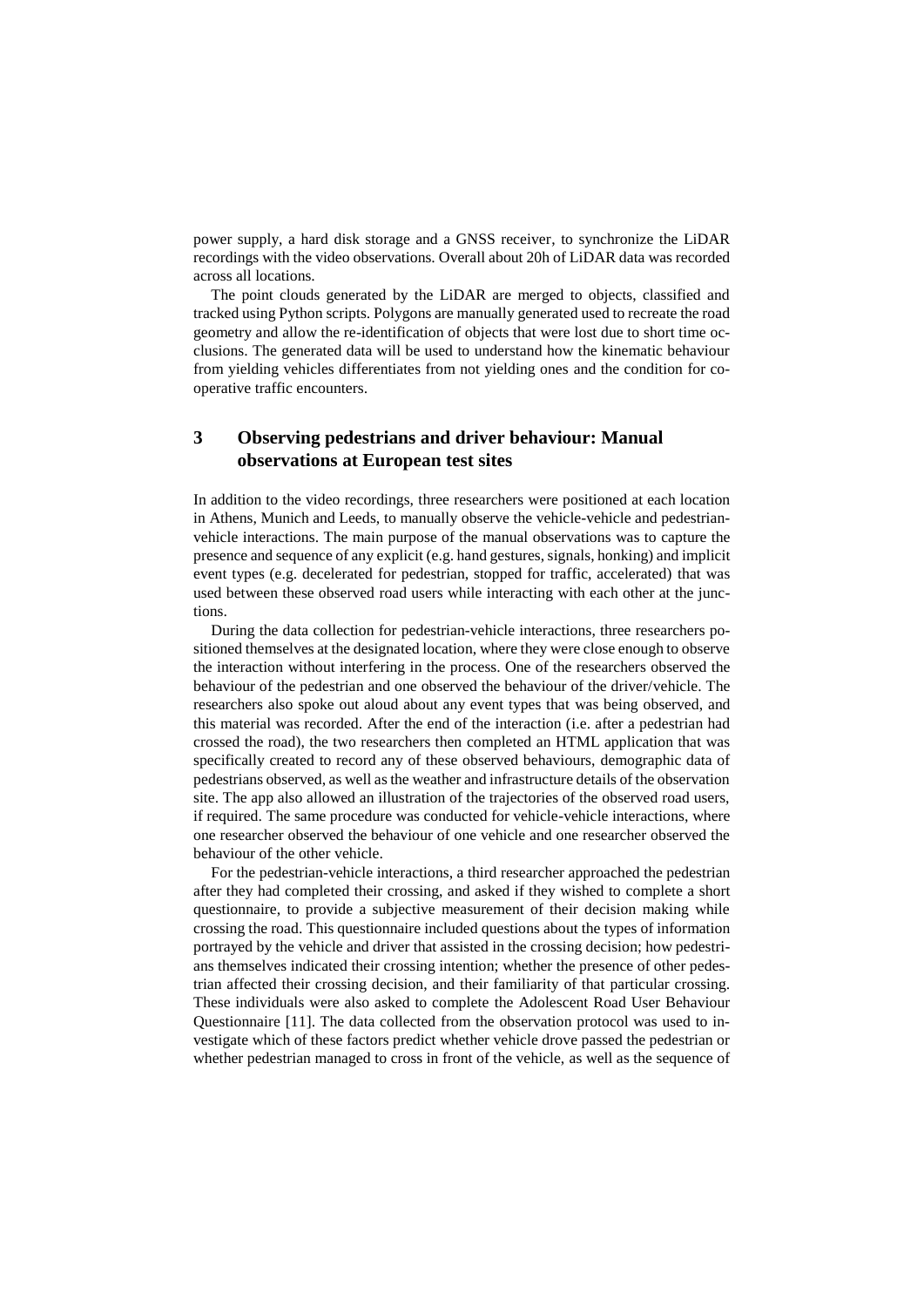behaviours which led to a crossing.

## **4 Driving with an eyeglass mounted gaze sensor and retrospective commentary: An on-road study in Athens**

An on-road, video-assisted observational study with retrospective commentary by drivers was designed and conducted so as to collect empirical evidence relevant to drivers' interactions with other drivers and pedestrians.

Twenty-one experienced drivers were asked to drive their own passenger car in a predefined urban course, while wearing an eye glass mounted gaze sensor. This system records the traffic scene from the driver's point of view and identifies the driver's eyefixations points with a 50Hz sampling frequency and gaze position accuracy of 0.5°. The course consisted of a circular route of 0.75 km which was driven 5 times by each driver. The total course length was 3.75 km and the mean driving duration was 18 minutes. The course included left turning from a two-way street and right turning from a smaller to a two-way street. Turns were not regulated by a traffic light and given the traffic density it was expected that there would be a lot of interactions between drivers relevant to the left and right turns. Example traffic scenes are shown in Figure 2.



**Fig. 2.** Examples of eye gaze video recording relevant to left turn from two-way street with oncoming traffic (left) and right turn to two-way street (right)

After arriving at the lab, participants were introduced to the general setup and were calibrated on the eye-tracker, while seated on driver's seat their own passenger car, with a five-point procedure. Then they were instructed to drive at the selected site in their normal style and to repeat the selected course five times in a row. The driving duration was estimated to approximately 15 minutes.

Immediately following the driving session, participants returned to the lab and were asked to watch their eye-gaze video recording while commenting aloud on their behaviour and decision making for each case of interaction with another driver or pedestrian. The commentary was recorded trough video and voice capture software. Verbal protocols offer a way to record the human thought process [12] and have been used in driving studies [1].

Afterwards, an analyst watched the participant's eye gaze and scene video as well as his/her retrospective commentary, and labelled the interactions between the participant and another driver. An interaction start with another driver was defined as the time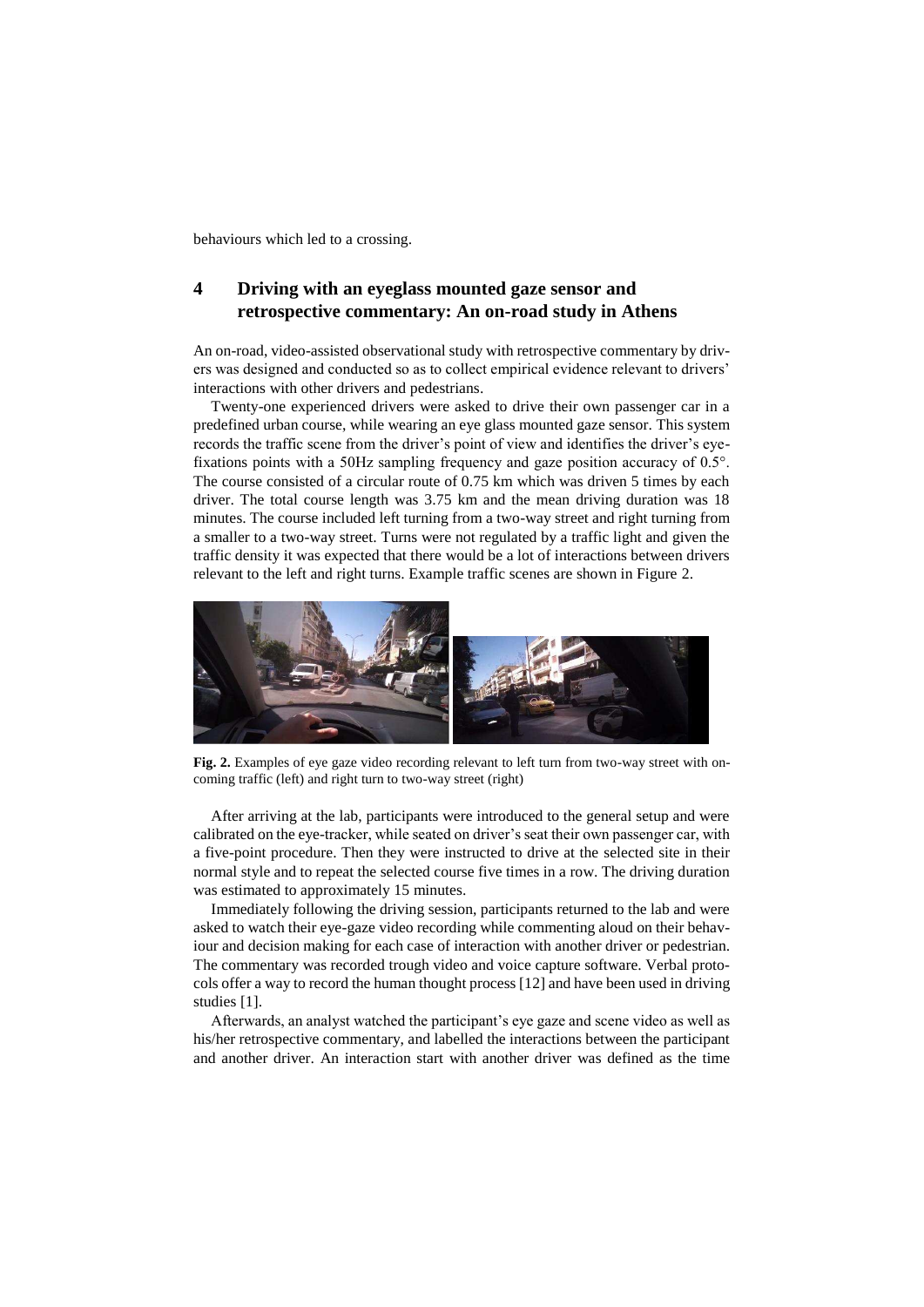point when i) the participant had to wait for a gap in the oncoming traffic before turning or ii) the participant started turning knowing that the oncoming driver would have to modify his/her vehicle motion. For each interaction, the analyst labelled the type of the interacting vehicle and whether the other driver reacted. The signals or cues by the participant and his/her vehicle and by the other driver and his/her vehicle and their sequence were labelled for each interaction.

An interaction case with another pedestrian was defined when a pedestrian in the vicinity of the participant driver (i) affected the car movement and/or the driver's behaviour in an observable manner and (ii) received at least one eye-fixation from the driver. The starting point for each interaction case was defined by the observers according to the following criteria: either (i) the drivers' first fixation towards to the pedestrian or (ii) the first cue from the pedestrian interpreted as intention to cross. For each interaction case with a pedestrian, the video data were analysed by labelling the following indices: (i) participant-drivers' eye-fixations on the pedestrians, (ii) eye-contacts between pedestrian and participant-driver, (iii) cues denoting a pedestrian's projected direction (i.e. pedestrian's head orientation, body movement/orientation), (iv) cues denoting pedestrians awareness of the participant's vehicle (i.e. pedestrian's eye-gazes towards to the participant's vehicle). In addition, based on the video-assisted retrospective commentary (v) participants' expressed confidence about the future intended action of a pedestrian was noted when mentioned.

# **5 Real-Time Commentary Used to Study Shared Road Users' Interactions in Rockville, Maryland**

The objective of the Rockville study was to determine the cues that drivers, pedestrians, and bicyclists frequently use when interacting with traffic to perceive drivers' intent and to predict vehicle manoeuvres.

Forty study participants (automobile drivers, pedestrians, and bicyclists) were recruited and trained to perform verbal commentary procedures while engaged in travel through intersections, merge lanes, parking lots, and other situations where interactions between road users occur. For each participant, data collection took place over two sessions including a supervised session where a researcher communicated with the participant, and a naturalistic, unsupervised session where the participant travelled independently without any communication with researchers.

Participating drivers wore a head-mounted GoPro 6 video camera that captured their approximate field of view and recorded audio of both their comments and the accompanying researcher's follow-up questions. Participants drove their own vehicles in this study.

Pedestrians in the study wore a head-mounted GoPro 6 video camera that captured their approximate field of view and recorded audio of their comments. During the supervised data collection session, the accompanying researcher wore a chest-mounted GoPro video camera to capture a view of the participant within the traffic environment and to record audio of follow-up questions. During the supervised data collection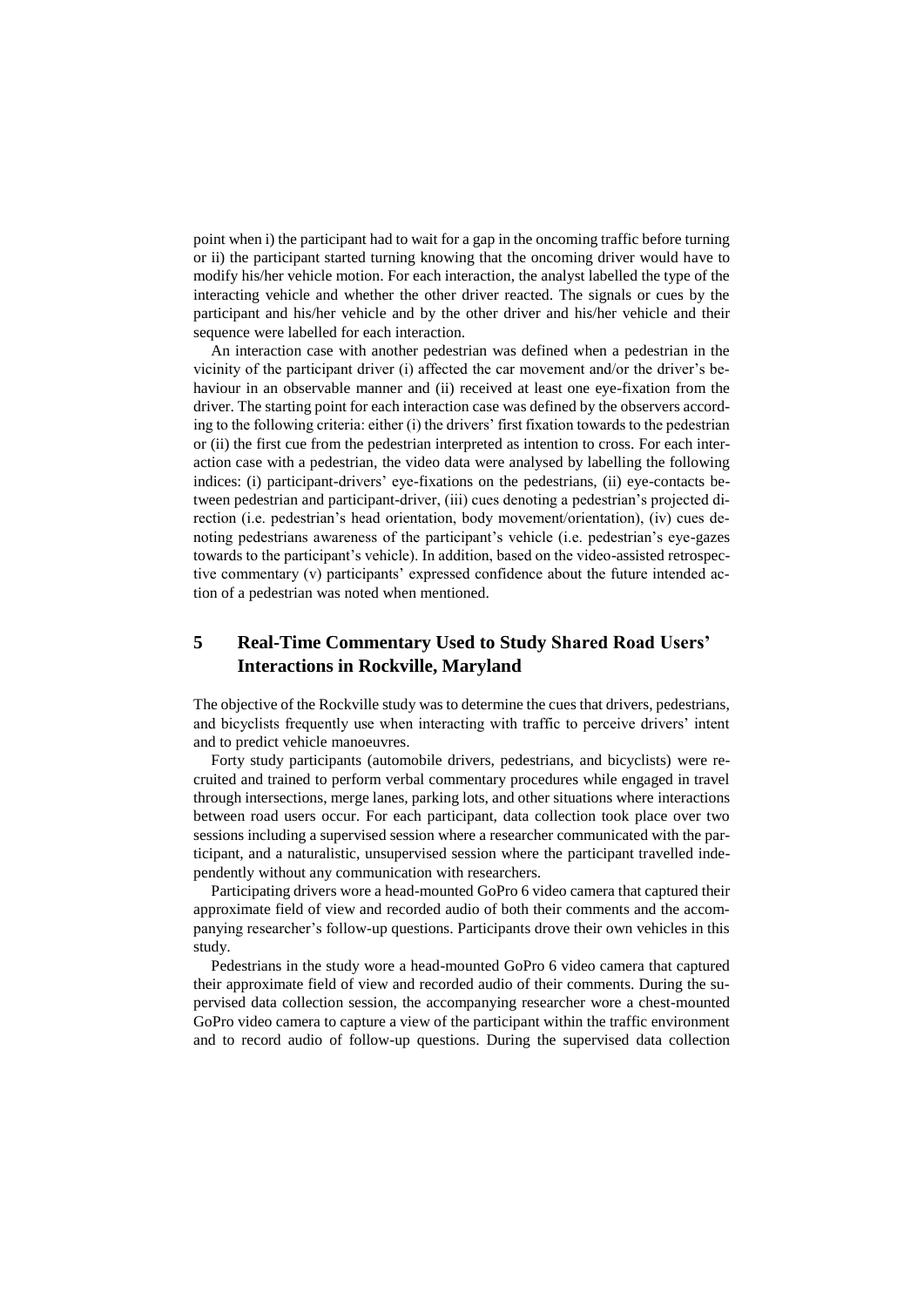session, both the researcher and participant also used cell phones with wireless earpieces to maintain communications when they were not immediately next to each other.

For the bicyclist participants, two GoPro 6 video cameras were mounted on the participant's bicycle, one was pointed in the forward direction and one was pointed in the reverse direction. During the supervised data collection session, a smartphone was also mounted to the participant's bicycle handlebars with its face camera pointing toward the forward roadway. During the supervised data collection session, a researcher remotely viewed the forward scene and communicated with the participant through a cell phone application that provided a live video phone call. The participant wore a Bluetooth earpiece and microphone to hear and speak to the researcher. The cell phone was not used during the unsupervised data collection session.

For all participants data collection included a supervised session and a naturalistic, unsupervised session. In the first session (supervised) the participant travelled for approximately one hour along a predefined route that was chosen to include traffic situations where road user to road user communication may be necessary to avoid or resolve conflicts. Supervised sessions were scheduled on weekdays during time periods with greater vehicular traffic volumes including morning and afternoon commute hours and midday lunch hours.

At the start of the first data collection session, each participant was trained to use the video cameras and to perform the verbal commentary procedure. The researcher showed a video example of the verbal commentary procedure and then the participant engaged in approximately 10 minutes of practice traveling and commenting prior to starting data collection. The researcher provided navigation instructions. As needed, the researcher also prompted the participant to do more talking aloud, and reminded them to focus their comments on the cues that they were using to determine the actions of nearby vehicles and the intent of nearby drivers. Following traffic interactions where the participant commented, the researcher sometimes asked open-ended follow-up questions to elicit more information such as, "How did you know it was safe for you to cross the street?" or "You mentioned that the driver was going to stop for you, how did you know that?" In all interactions with participants, the researcher was careful to avoid biasing the participant toward reporting any particular vehicle-based or driver-based cues.

In the second data collection session (naturalistic, unsupervised), participants video recorded at least one hour of additional verbal commentary data as they travelled anywhere that they choose to go on public roads. Participants were instructed to restrict their travel to daylight hours and to travel during times of the day with moderate to heavy traffic volume. Pedestrians were urged to find routes that included many street crossings. Prior to conducting unsupervised session, the researcher reviewed instructions for conducting the verbal commentary procedure.

The predefined routes used in this study were located in and around Rockville, Maryland; an urban/suburban city with approximately 65,000 residents that is close to Washington, DC. Different routes were defined for drivers, pedestrians, and bicyclists.

Drivers. The 15-mile route involved driving on both local roads and highways. It took approximately one hour to complete. The route included merges, lane changes, navigating roundabouts, stop signs, right/left turns, U-turns, navigating parking lots,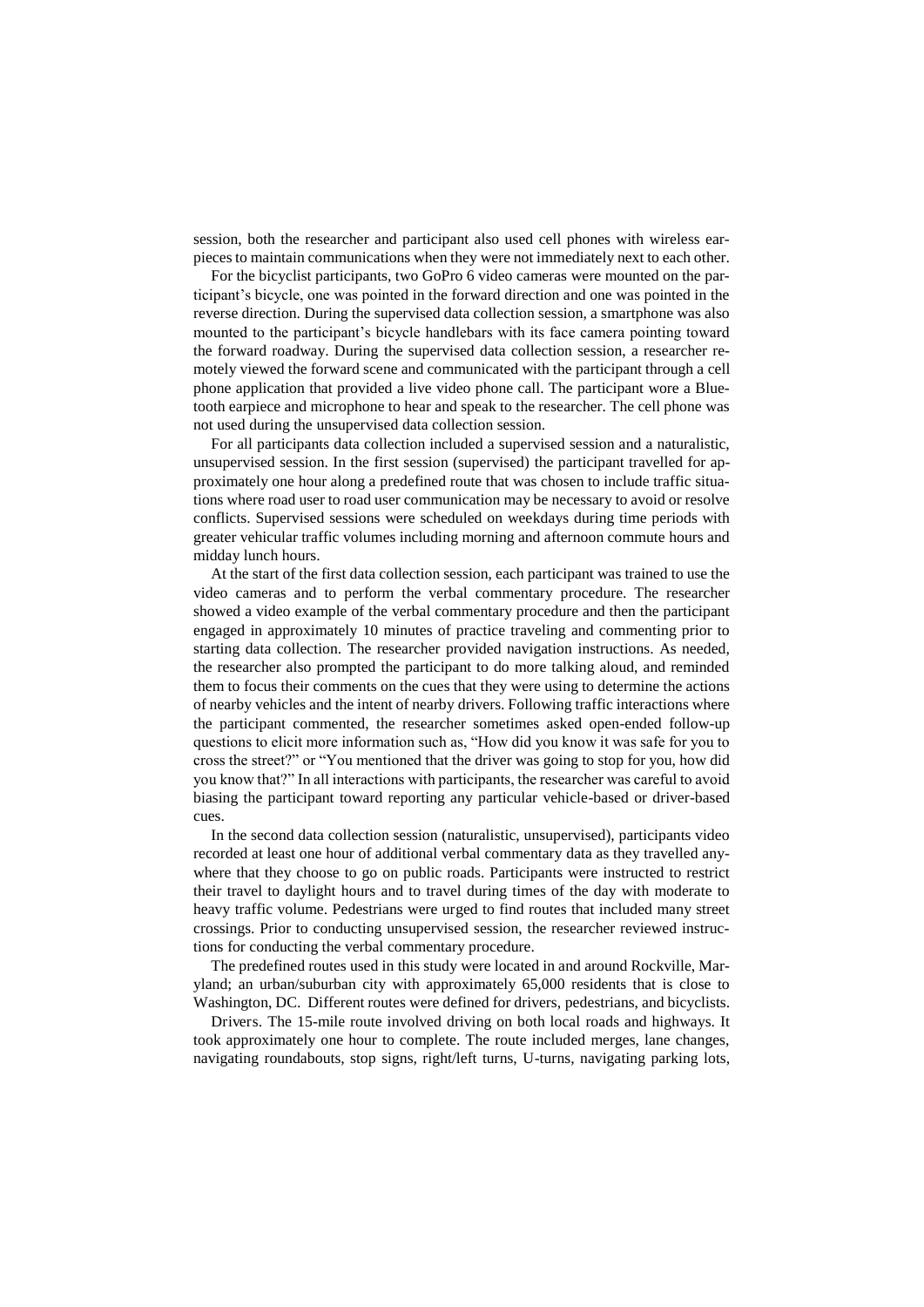and periods of driving straight. Along the route there were sixteen scenario locations where participants were prompted to engage in verbal commentary. The researcher rode in the front seat of the participant's vehicle throughout the entire drive.

Pedestrians. The 1.3-mile walking route designed for the supervised data collection session involved signalized intersections, controlled intersections with stop signs, midblock crossings, crossings with pedestrian signals, driveways, entrances and exits to retail establishments, and parking lots. In total there were eighteen planned scenario locations on the route where participants were prompted to engage in verbal commentary. The researcher walked near the participant throughout the session. However, at certain times, the participant was separated from the researcher by a short distance, for example, standing on opposite sides of a street. During these times communication was maintained using hands-free cell phones.

Bicyclists. The riding route designed for the supervised data collection session involved signalized intersections, controlled intersections with stop signs, mid-block crossings, right/left turns, driveways, entrances and exits to retail establishments, and bike paths. The route was a loop, approximately 3.5 miles long and participants were instructed to complete the route twice, once in each direction. There were fifteen planned scenario locations along the route where participants were prompted to engage in verbal commentary. Although the researcher did not physically accompany the participant during the ride, communication was maintained using hands-free cell phones running a video calling application.

Video and audio data were downloaded from the GoPro cameras onto a computer where the files were edited using Adobe Premiere software. For pedestrians and bicyclists, when two cameras were used for data collection, the two videos were synchronized and composited into a single split screen view.

Data were analysed separately for drivers, pedestrians, and bicyclists, and for supervised and unsupervised sessions. Researchers reviewed and manually coded the video data from both supervised and unsupervised sessions using Morae Manager software. Participants' comments concerning the cues that they used to assess vehicle manoeuvres and drivers' intentions were categorized and marked with their time-referenced position in the video. For supervised sessions, the comment markers were also referenced to the appropriate set of predefined scenario locations, such as "Roundabout 1" or "Midblock crossing 1." Similarly, cues identified in the data from unsupervised sessions were assigned to generic scenario locations, such as "midblock crossing," or "driving straight."

For the supervised sessions, data collected at each planned scenario location were combined across participants. For the unsupervised sessions, data were combined within the generic scenario locations. Subsequent analyses focused on determining the frequencies for use of different types of cues and how these frequencies differed by types of traffic scenarios. Implicit cues that signal intent such as vehicle movements were compared to explicit cues, such as use of a turn signal. Of special interest was determining how frequently cues coming directly from the driver, such as eye contact, or gestures were used because these cues will not be available or reliable from occupants of highly automated vehicles.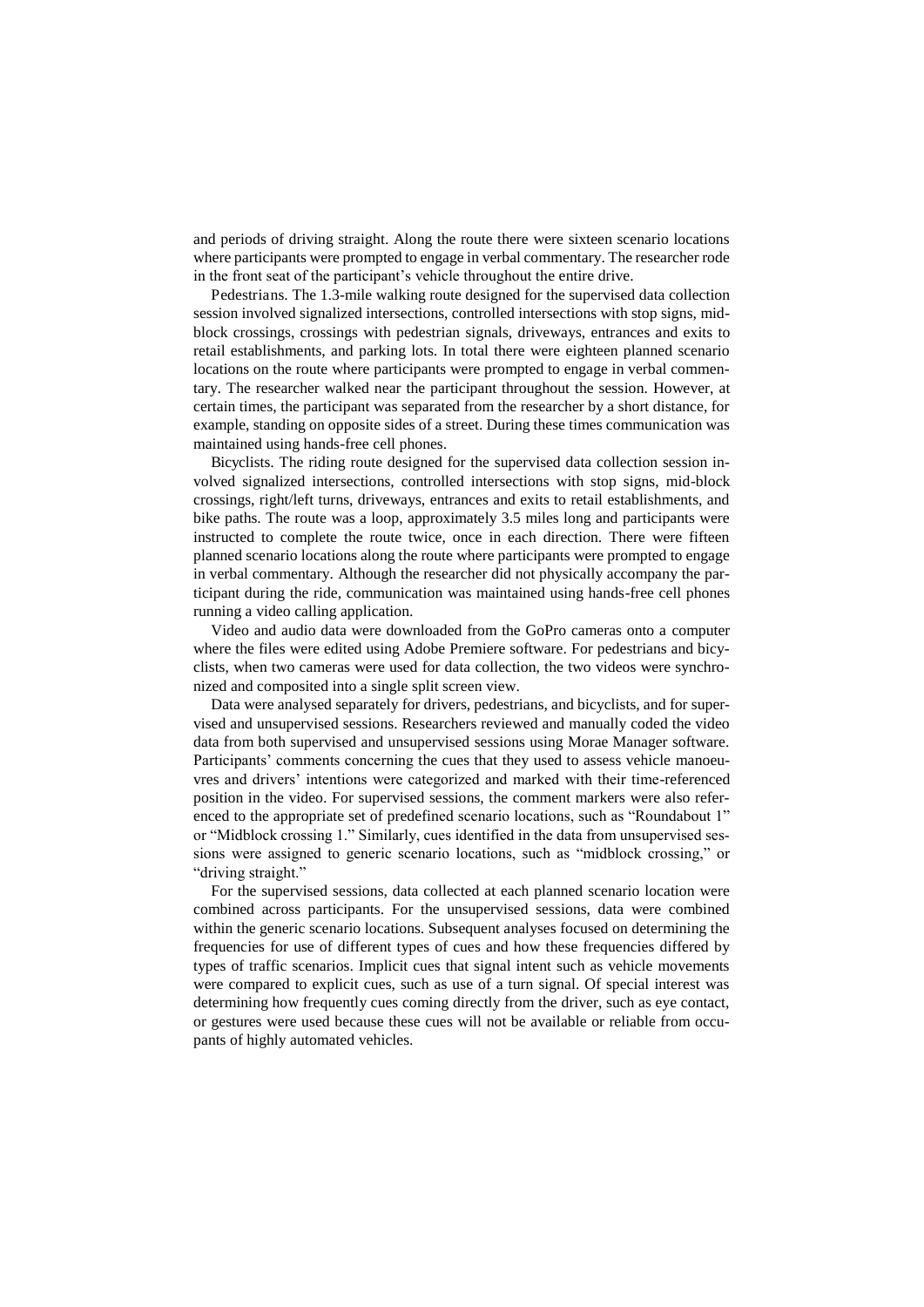#### **6 Discussion**

The objective of the presented studies was (i) to support the development of safe AVs by developing kinematic models of behaviour during interactions and (ii) to inform system designers about important existing cues available from human-driven vehicles that may need to be replicated, or replaced by cues from the AV's operational behaviours and/or explicit external signals from an external human machine interface designed to communicate with nearby humans. It is assumed that to ensure safe and efficient interactions between AVs and shared road users, the AV's intent, for example, must be clearly legible, and compatible with shared road users' expectations. Communication through such cues is important for safe and efficient mixed traffic. There is little evidence, however, concerning the signals and cues used by the drivers to infer the future intention of other road users.

 Naturalistic behaviour was studied, as it may expose interesting scenarios not encountered in controlled conditions.

A first type of methods used in the studies was video and LiDAR recordings. The aim of these recordings was to extract kinematic information of all road users involved in an interaction and to develop appropriate kinematic models that can be used to predict other's behaviour or plan the behaviour of an AV. While a stationary ground-based LiDAR suffers heavily from occlusion, it directly records points in space with relative positions matching the real world. This is very beneficial compared to the video recordings, as the video data loses accuracy due to distortion and homography. Furthermore, the LiDAR does not generate any personal data and can be used in situations, where installing an elevated camera is unfeasible. On the other hand, video data is simpler to understand and offers more information, such as head rotation or posture of pedestrians. For stationary high angle videos, blob tracking with background reduction works well in different lighting conditions but suffers from ID loss when a traffic participant stands still or gets too close to another road user. Furthermore, classifying tracked objects using the blob size is inaccurate. Detectors using deep learning methods will enhance the tracking results but require large training datasets.

Manual on-site observations of interactions provided additional behavioural information that may not have been visible via the overhead camera or LiDAR recordings. For instance, the camera would not be able to detect any hand movements from pedestrians who were facing away from the camera. On the other hand, these observations could be used to confirm the presence of certain behaviours, recorded by the videos. Using two different methodologies to collect the same data could therefore provide a redundancy gain. The manual on-site observations posed the difficulty that the researchers needed to complete a protocol very quickly, as the interaction frequently evolved very quickly. To assist this process, extensive effort was invested in creating a standardised observation protocol that could be used in different countries, with repeated piloting by members of the team. Following the pilot studies, a list of 98 observable event types was drawn up. Examples of these event types are: drivers' and pedestrians' looking behaviour, observed hand gestures, as well as signals used and movements observed, during an "approaching phase" (approaching the junction) and "crossing phase" (at the junction). At first, the protocols were developed in Microsoft (MS)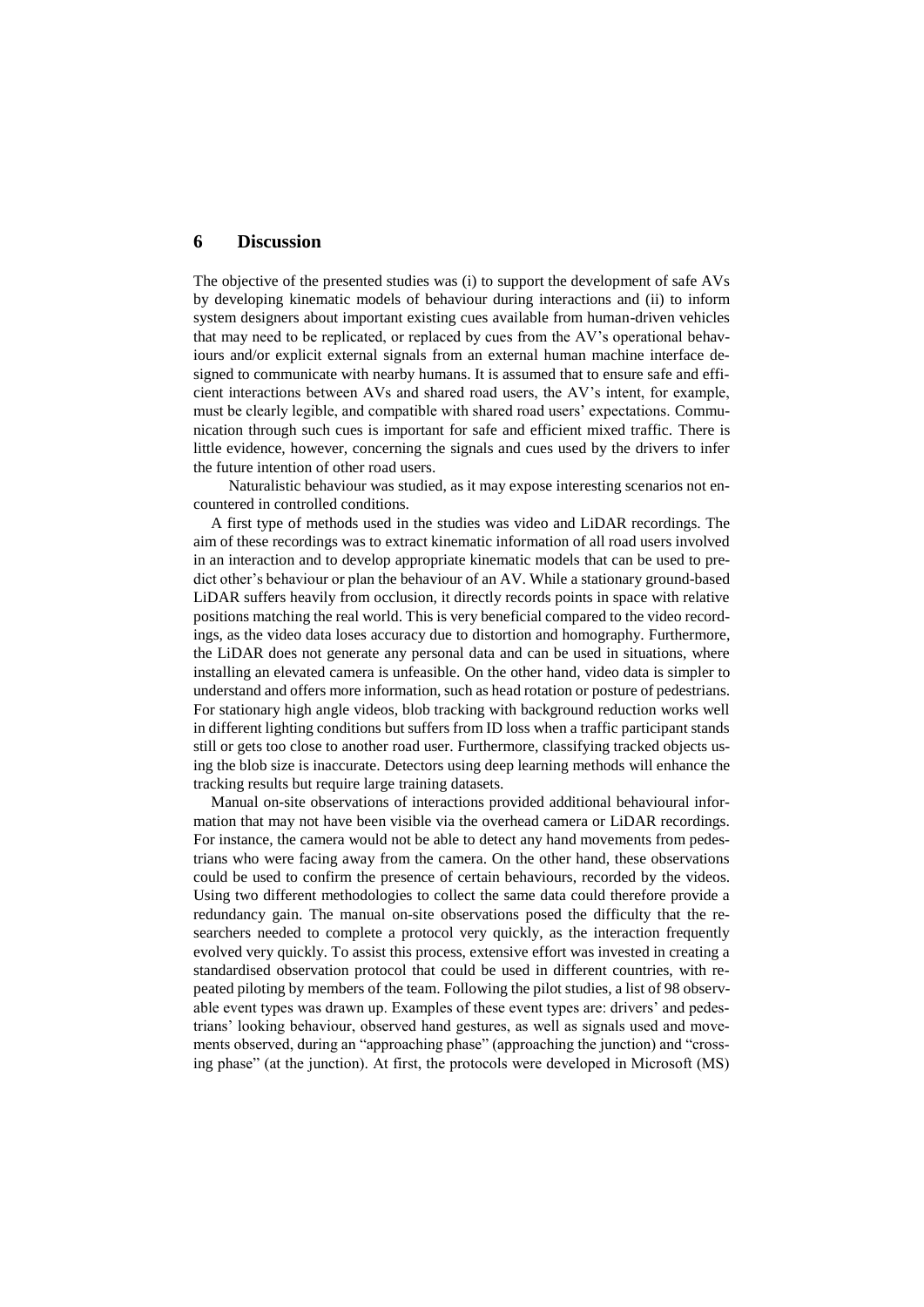Excel and tested by using a pen on printouts. To simplify the data extraction from the observation protocols, enable measurements synchronized in time and reduce the amount of paper used within the observation, the protocols were transferred into an HTML app that was programmed and usable on a variety on smartphones and tablets. The app enabled the researchers to quickly record any of these observed behaviours, as well as demographic data of pedestrians observed, as well as the weather and infrastructure details of the observation site. The app also supported a sketching of the trajectories of the observed road users, if needed. Furthermore, the app enabled the synchronization of the different observation methods, by displaying the device's UNIX time to the observing cameras and logging every input by the ground observers with a timestamp and a sequence number. To be usable in areas with low mobile reception, the HTML app was specifically designed to work offline, saving each observed traffic interaction in a .csv file.

The data from observation protocol and questionnaires also provided an overview of the most common behaviours observed by pedestrians and car drivers during crossings at un-signalised junctions, across the three European cities, allowed the exploration on the frequency and to what extent that a particular event type occurred when the pedestrian and vehicle are at the junction and parking space.

 To get a more direct recording of the human thought process, verbal protocols were also applied. Real-time verbal reports seem to provide a more complete and richer representation of pre-reflective cognition and deliver a richness of information that is inaccessible by purely quantitative data [13]. Still, they may pose excessive cognitive workload and remain incomplete. Participants in Maryland were trained to perform the verbal commentary in real time and were encouraged as much as possible to report what they were attending to in real time. In some of the data collection sessions, a researcher also asked participants follow-up questions to clarify and expand upon what had just been said. Such real-time commentaries may remain incomplete in complex traffic environments. This was the case in the Athens study, where due to the density of traffic, participants in the trial runs very frequently did not perform well in the real-time commentary. For this reason, a retrospective commentary was applied, which however carries an increased risk of omission, rationalization and reconstruction. This is why it was applied while the participants were watching videos from their eye gaze recording. The commentaries revealed signals and cues used in interactions and in drivers' decisionmaking, that cannot be captured by objective methods.

Understanding interactions and behaviour is a complex process and multiple methods need to be combined, objective and qualitative ones, depending on the specific objectives of each study.

**Acknowledgement:** This article is developed from the twinning partnership between the EU project interACT and the US project AVintent. Some work is a part of the interACT project. interACT has received funding from the European Union's Horizon 2020 research & innovation programme under grant agreement no 723395. Content reflects only the authors' view and European Commission is not responsible for any use that may be made of the information it contains. Funding for the study conducted